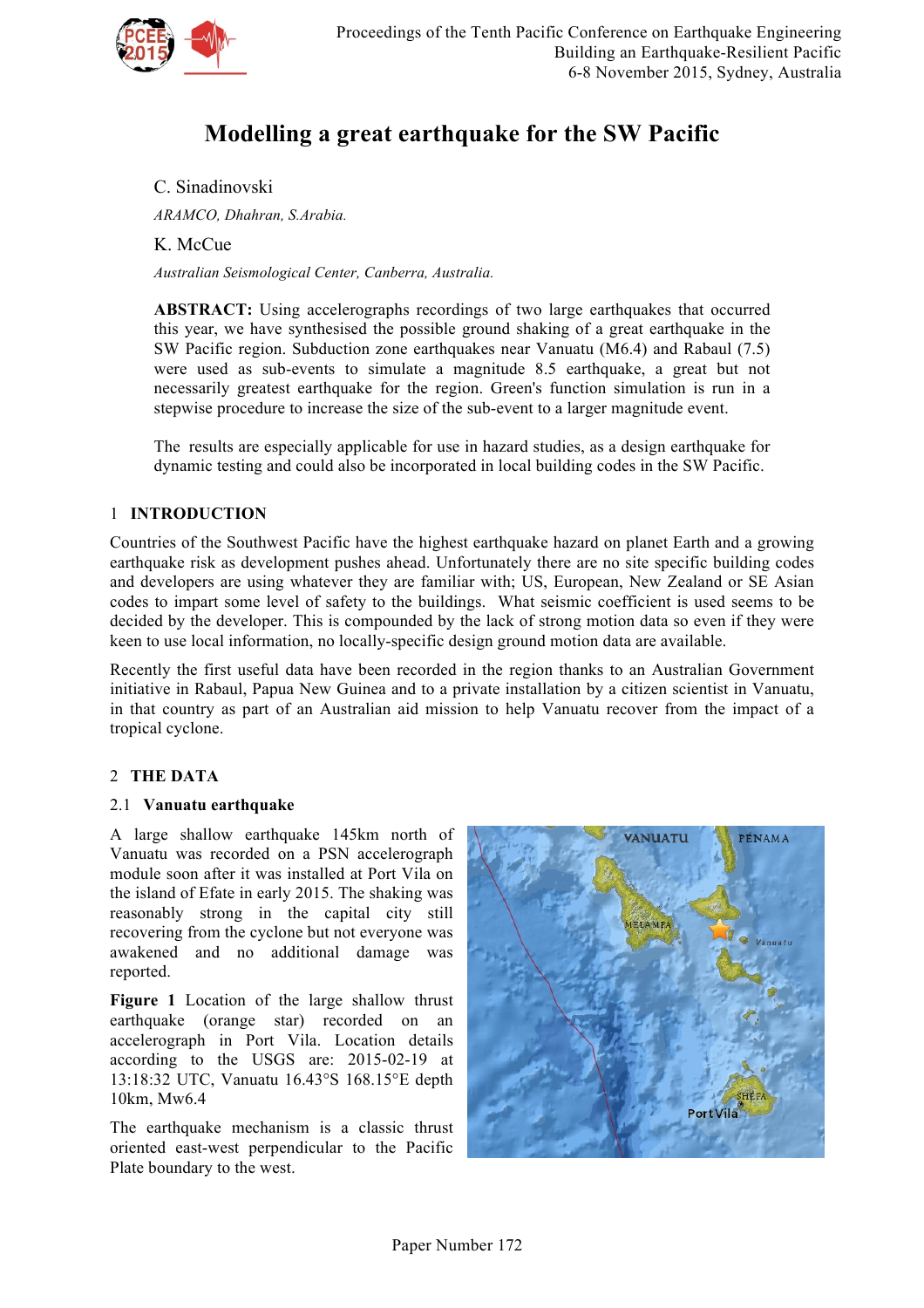The site geology has not been studied in detail but according to Howarth (1983): *Efate is a Late Pliocene to Pleistocene volcanic island. A series of elevated reef limestone terraces are widely preserved from sea level to heights of over 600m. Around Vila the topography is dominated by reef limestone terraces which have been uplifted, faulted and tilted. Underlying the limestone is the Efate Pumice Formation which comprises pumiceous breccias and tuffs of the original strato-volcano. The uplifted Holocene reefs varying up to 10m above sea level are a series of uplifted Holocene reef terraces, each produced by faulting and tilting which is likely to be co-seismic*.

#### 2.2 **Papua New Guinea earthquake**

A major shallow earthquake located 75km southeast of Rabaul shook the town and was recorded on the accelerograph installed by Geoscience Australia at the Rabaul Volcano Observatory.

**Figure 2** Location of the large shallow thrust earthquake (orange star) about 75 km SE Rabaul, Papua New Guinea. Location details according to the USGS are: 2015-3-29 at 23:48:31 UTC, Papua New Guinea 4.729°S 152.562°E depth 40 km, Mw 7.5.

The mechanism is a shallow thrust, the principal stress direction north-south and perpendicular to the Solomon Sea Plate boundary to the south.

The Observatory is on a tuff ridge radiating from *The Mother* volcano, the tuff overlying volcanics.

**RELAN ST NFW** 

It doesn't take long to collect useful strong motion data in countries of the Southwest Pacific due to frequency of the large earthquakes.

#### 2.3 **Seismic Recordings**

Figure 3 shows the 3-component records of the magnitude 6.4 earthquake at Vanuatu with the related frequency spectrum (Hz). The vertical component of the seismogram contains higher frequencies between 1.5 and 5 Hz than the horizontal components, which are influenced by the geology of the island.



**Figure 3** Recorded accelerograms at Vanuatu station of the earthquake on 2015-02-19 with the corresponding Fourier Amplitude Spectra for each component (Hz).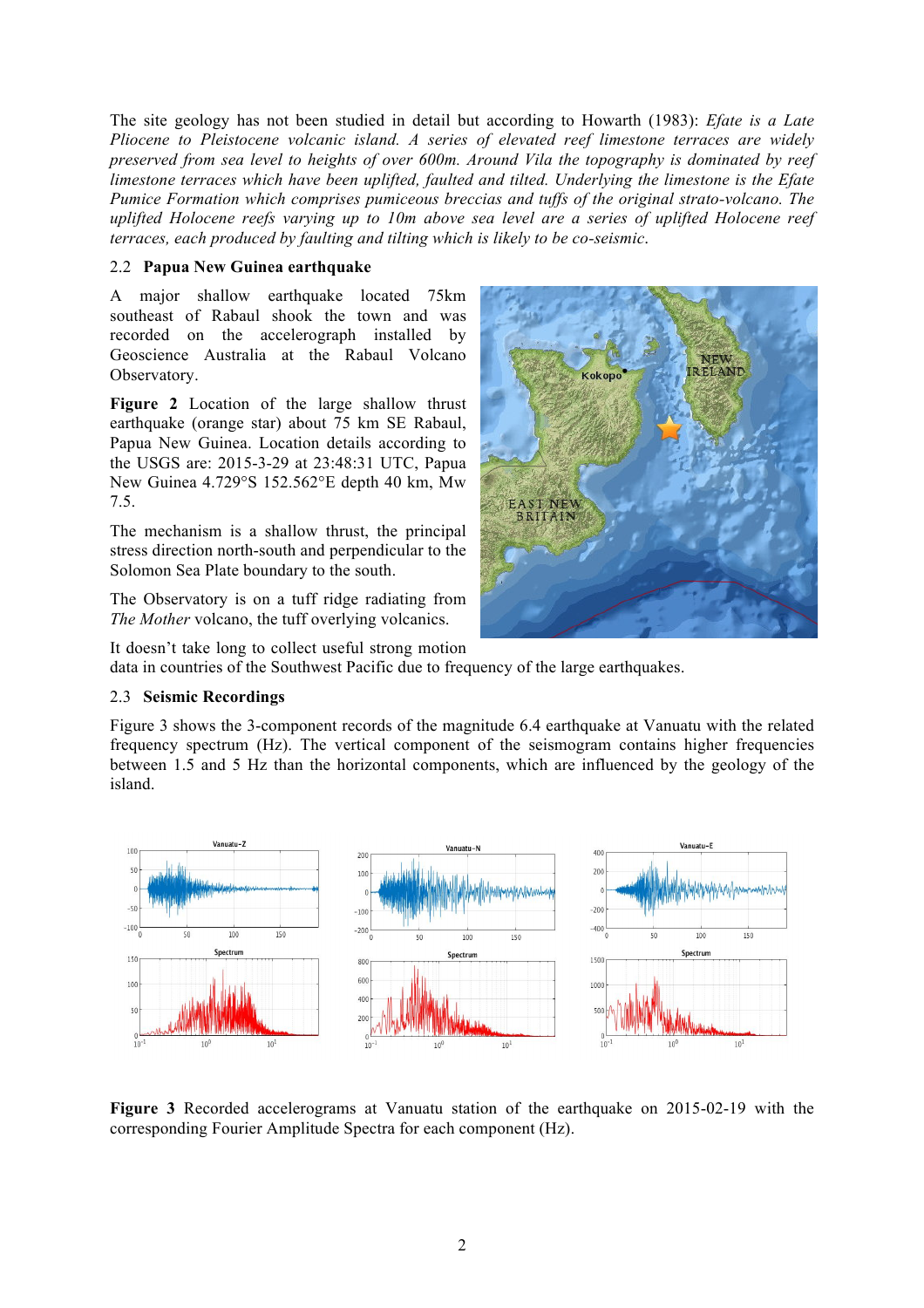Figure 4 shows the 3-component records of the magnitude 7.5 earthquake at Rabaul with the related frequency spectrum (Hz). Not much energy can be seen for the lower frequencies between 0.1 and 1.5 Hz, that is indication of the local geological characteristics.



**Figure 4** Recorded accelerograms at Rabaul of the earthquake on 2015-03-29 with the corresponding Fourier Amplitude Spectra for each component (Hz).

Figure 5 is a log-log display of the Fourier Amplitude Spectra of the accelerograms at Vanuatu and Rabaul for all three components versus period in seconds. The longer periods of the Vanuatu recording are visibly distorted, perhaps by the instrument filtering.



**Figure 5** Fourier Amplitude Spectra of the accelerograms at Vanuatu (left) and Rabaul (right) for all three components versus period in seconds.

The accelerograms will be influenced by the regional geology and crustal structure if known. Local monitoring can be used to develop crustal models; by monitoring mine blasts at Panguna Bougainville and local earthquakes, McCue, 1987a and 1987b, did just that. The strong motion results can then be used elsewhere where there is a similar crustal model and tectonics. In our case Port Vila and Rabaul are both volcanic arc locales on oceanic crust bordering major active plate boundaries, similar to most of the islands between PNG and Tonga so any recordings such as these should be applicable there.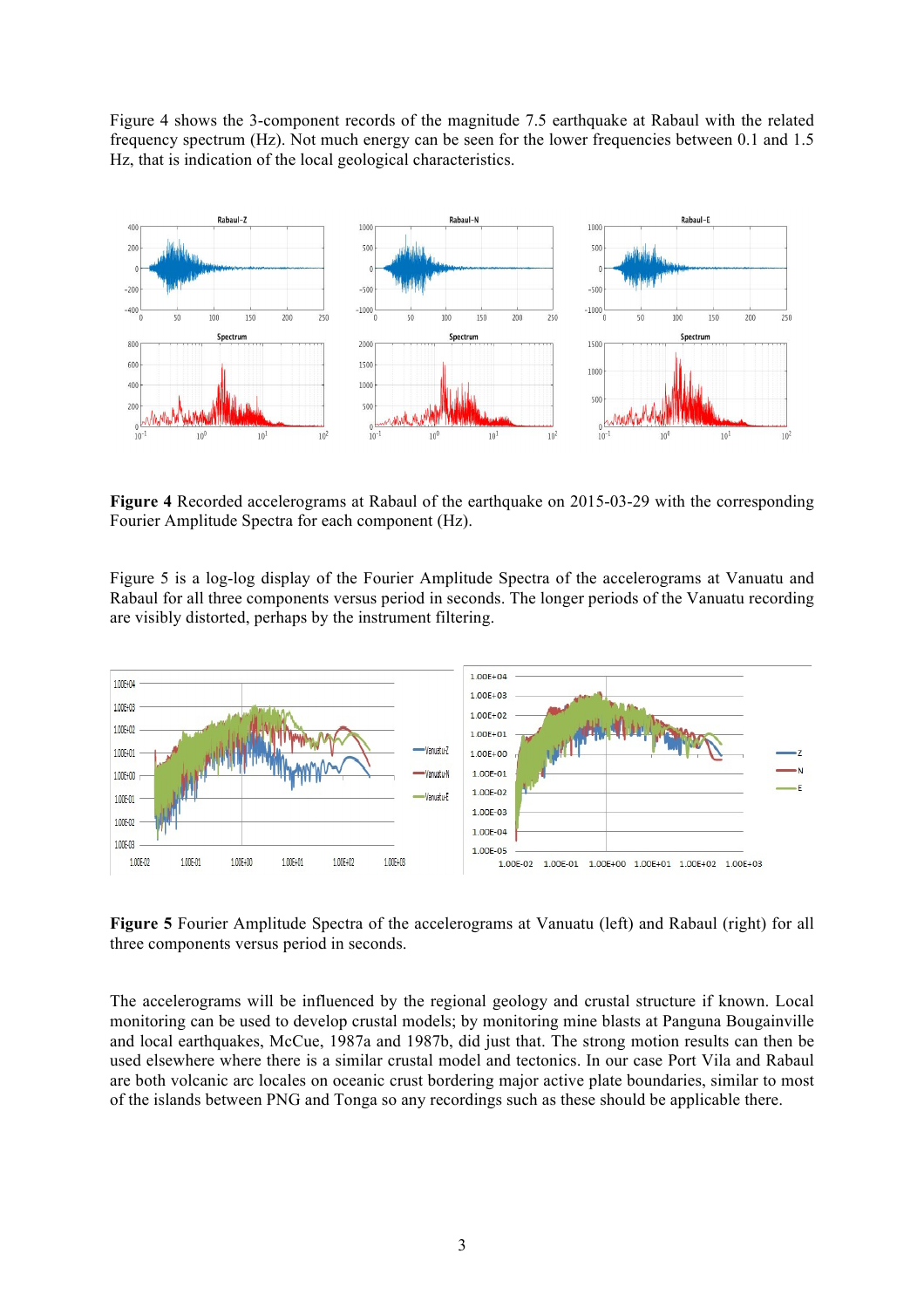### 3 **THE GREEN'S FUNCTION STRATEGY**

#### 3.1 **The Method**

The basic idea behind the Green's function method is to interpret the instrumentally measured response of a small seismic event as an empirical Green's function and use it to simulate a larger earthquake. The sub-event is summed multiple times (main earthquake area/subevent area) so that a larger earthquake of the same source characteristics and distance is synthesised. The sub-events are distributed over a fault area that is empirically defined. The summation process consists of a series of time delays between the sub-events that simulate a rupture propagation across the hypothetical fault. The number of sub-events and their summation are proportional to the scaling between earthquakes of different magnitude. The site effects are taken into account because the waves from the sub-event and the main earthquake would have passed through the same subsurface.

This method requires general summation patterns in order to simulate realistic earthquake records. There are many approaches for summing small earthquakes, but basically only two parameters dominate the shape of the waveform: the seismic moment through the peak amplitude and the stressdrop through its frequency. The range of periods having higher spectral amplitudes is expected to be similar to the range of periods of vibration of the designed earthquakes. The other assumptions is that the corner frequency will obey the empirical laws for large earthquakes. The Green's function method has been successfully applied in simulation of strong ground motion for Australian earthquakes (Jankulovski *et al.,* 1996, Sinadinovski *et al.,* 1996, Sinadinovski *et al.,* 2000, and Lam *et al.* 2003).

#### 3.2 **Simulation**

We decided to first use the Vanuatu record as a Green's function to model the Rabaul accelerogram and then use the velocity and rupture time history that best matched the observed spectrum to model a great earthquake at approximately 100km distance from a shallow thrust type earthquake.

Figure 6 represents an example of a simulation with twelve sub-events of the Vanuatu record magnitude 6.4 distributed on a fault orthogonal to the source-station path during a rupture originating in the centre and propagating uniformly in all directions with a velocity of about 4km/s.



**Figure 6** Synthetic accelerograms at Rabaul of a magnitude 7.5 earthquake using the Vanuatu record magnitude 6.4 with the respective Fourier Amplitude Spectra for each component (Hz).

The summed event of approximate magnitude 7.5 has a broader spectrum as expected and does a very good job across the frequencies 0.5 to 1 Hz that are of interest for civil engineers. Figure 7 is a log-log display of the Fourier Amplitude Spectra of the accelerogram at Rabaul and the synthetic record for all three components versus period in seconds. The longer periods start to drop off at about 3sec period and may be distorted by the instrument filtering and cannot be recovered properly.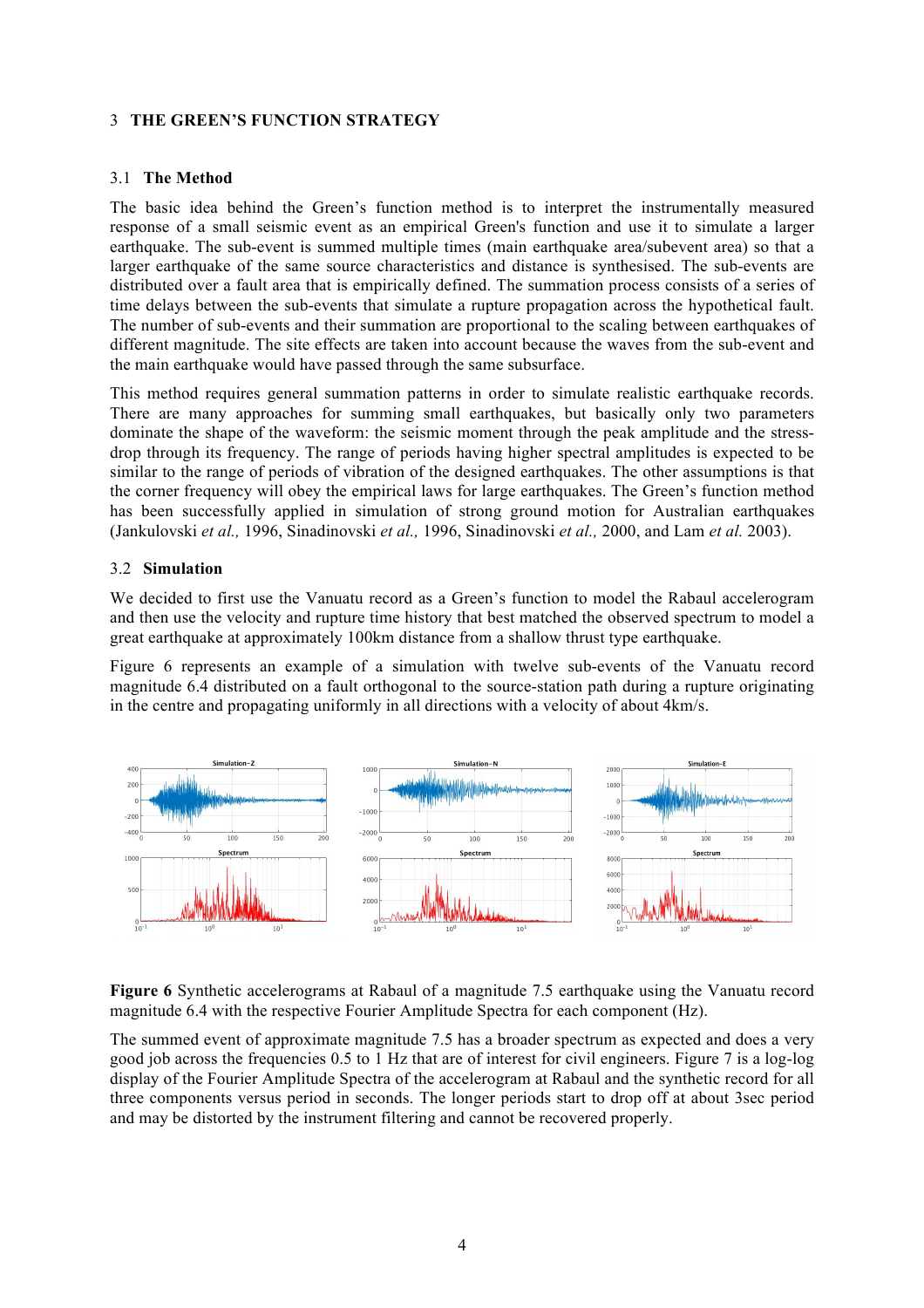

**Figure 7** Fourier Amplitude Spectra of the accelerogram at Rabaul (left) and the synthetic (right) for all three components versus periods in seconds.

In the next stage we simulated a large event of approximate magnitude 8.5 using as the sub-event in the first case - the simulated Vanuatu record and in the second case - the original Rabaul record. Figure 8 is a log-log display of their Fourier Amplitude Spectra for all three components versus period in seconds. It has an even broader spectrum as expected and although it does a fair representation across the periods from 0.5 to 2 seconds. More artifacts appear after 4-5 seconds for the simulation when a synthesized Vanuatu record is used as a sub-event then when the Rabaul record is used, where artefacts appear after 10 seconds and might not be that important for engineering purposes. As before, the longer periods were distorted by the instrument filtering.



**Figure 8** Fourier Amplitude Spectra of a synthetic representing a great earthquake magnitude 8.5 using synthesized Vanuatu record (left) and Rabaul record (right) for all three components versus periods in seconds.

The range of periods having higher spectral amplitudes in the recorded and simulated earthquakes in this study was in accordance with observations from the literature. Varying the distribution of subevents along the fault-plane leads to simulated events that look realistic, both in terms of amplitude/duration and frequency content. The synthetics are comparable with the whole earthquake spectrum of dominant periods for the large events.

#### 4 **DISCUSSION**

Earthquake strong motion records are an essential input for dynamic modelling of structures as may be demanded by the local Building Coce. In the absence of quality records of large events, engineers need to find alternative approaches. The Green's function method is one promising approach that uses summation of smaller events up to representative records, taking into account the amplitude and frequency content according to empirical laws. Here we present several waveforms and spectra of